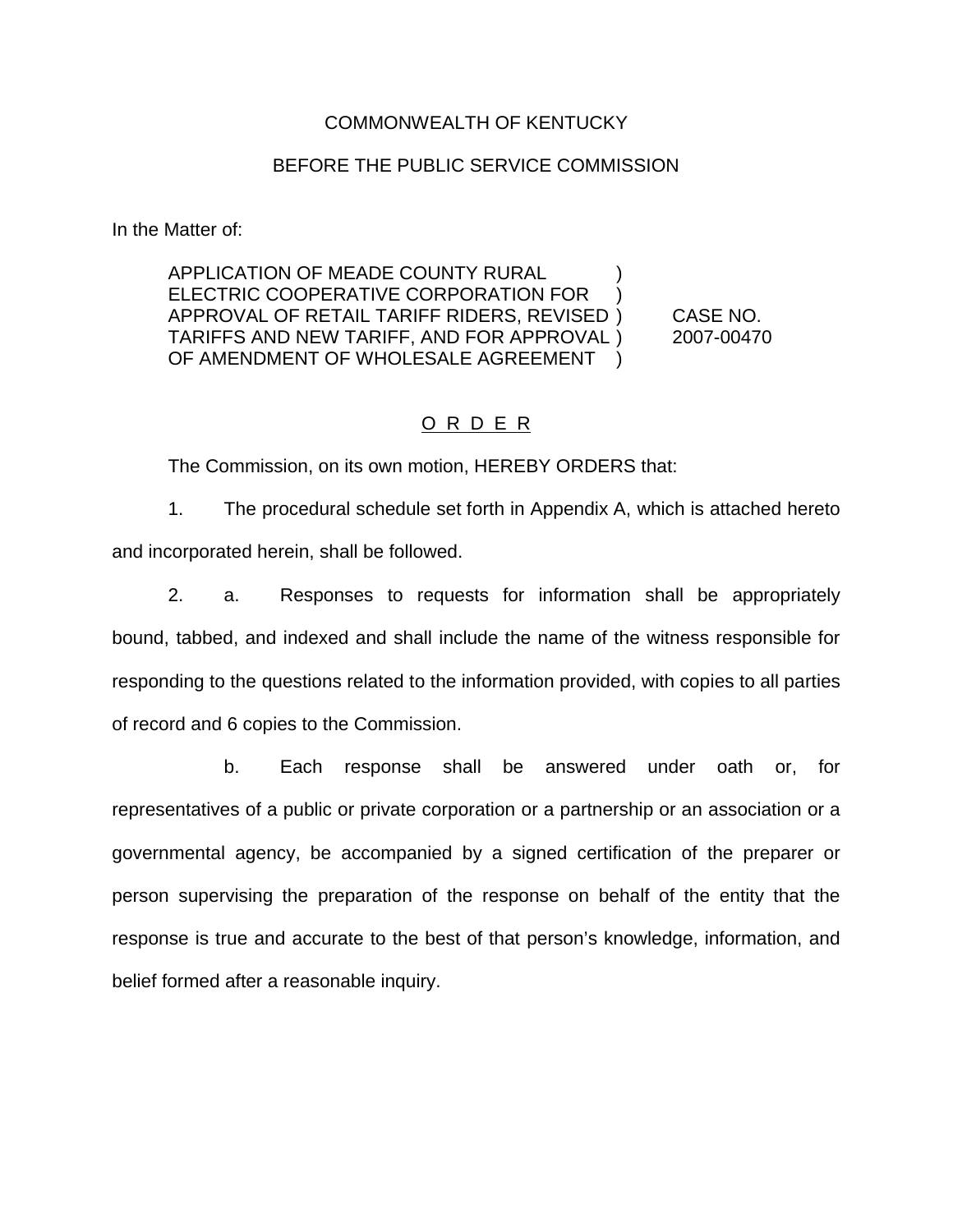c. Any party shall make timely amendment to any prior responses if it obtains information which indicates that the response was incorrect when made or, though correct when made, is now incorrect in any material respect.

d. For any requests to which a party fails or refuses to furnish all or part of the requested information, that party shall provide a written explanation of the specific grounds for its failure to completely and precisely respond.

3. Any party filing comments shall file an original and 9 copies.

4. At any public hearing in this matter, neither opening statements nor summarization of direct testimonies shall be permitted.

5. The Commission does not look favorably upon motions for continuance. Consequently, motions for extensions of time with respect to the schedule herein shall be made in writing and will be granted only upon a showing of good cause.

6. Nothing contained herein shall prevent the Commission from entering further Orders in this matter.

Done at Frankfort, Kentucky, this  $7<sup>th</sup>$  day of March, 2008.

By the Commission

ATTEST:

**Executive Director**